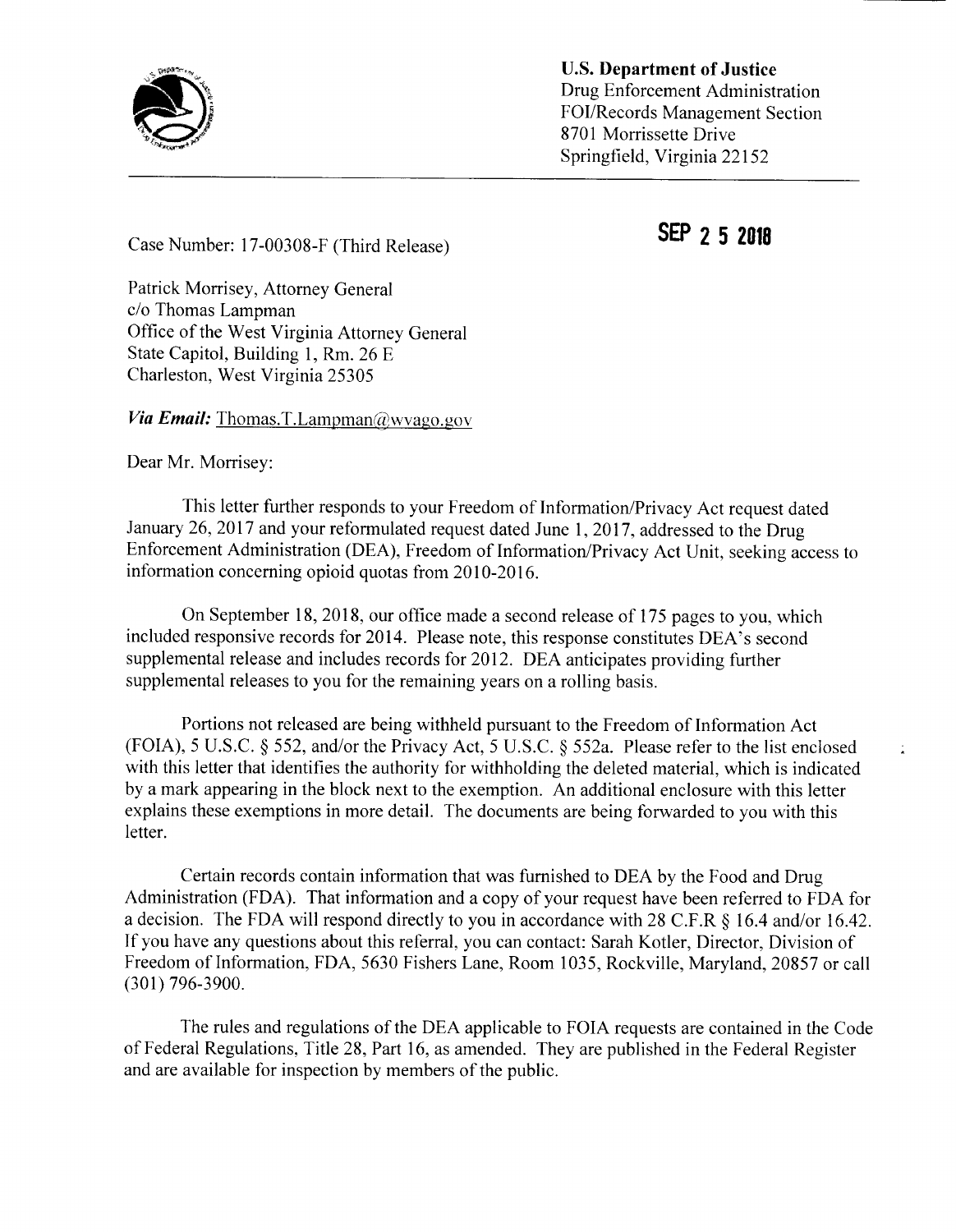For your information, Congress excluded three discrete categories of law enforcement and national security records from the requirements of the FOIA. See <sup>5</sup> U.S.C. § 552(c). This response is limited to those records that are subject to the requirements of the FOIA. This is <sup>a</sup> standard notification that is given to all our requesters and should not be taken as an indication that excluded records do, or do not, exist.

If you have any questions regarding this letter, you may contact Caitlin Trujillo, Attorney, Administrative Law Section at (202) 598-2730.

Sincerely,  $\prec$ atherin $\mathcal{O}$  Myrick

Katherine L. Myrick, Chief  $\cup$ Freedom of Information/Privacy Act Unit FOI/Records Management Section

Number of pages withheld: 0

Number of pages released: 156

Number of pages referred: 14 (FDA)

## APPLICABLE SECTIONS OF THE FREEDOM OF INFORMATION AND/OR PRIVACY ACT:

| <b>Freedom of Information Act</b><br>5 U.S.C. 552 |                                                                                                                      |                          | <b>Privacy Act</b><br>5 U.S.C. 552a |                          |
|---------------------------------------------------|----------------------------------------------------------------------------------------------------------------------|--------------------------|-------------------------------------|--------------------------|
|                                                   | $\begin{bmatrix}   & (b)(1) \\   & (c)(2) \end{bmatrix}$ $\begin{bmatrix}   & (b)(5) \\   & (b)(7)(C) \end{bmatrix}$ |                          | $\lceil (d)(5) \rceil$              | $\lceil (k)(2) \rceil$   |
| $\lceil \ \rfloor$ (b)(2)                         |                                                                                                                      | [X] (b)(6) [ ] (b)(7)(D) | $\lceil (j)(2) \rceil$              | $\lceil (k)(5) \rceil$   |
|                                                   | $[ ] (b)(3) [ ] (b)(7)(A) [X] (b)(7)(E)$                                                                             |                          | $\lceil (k)(1) \rceil$              | $\lceil \ \rceil$ (k)(6) |
| [X] (b)(4)                                        | $\left[\begin{array}{cc} (b)(7)(B) & (d)(7)(F) \end{array}\right]$                                                   |                          |                                     |                          |

Enclosures